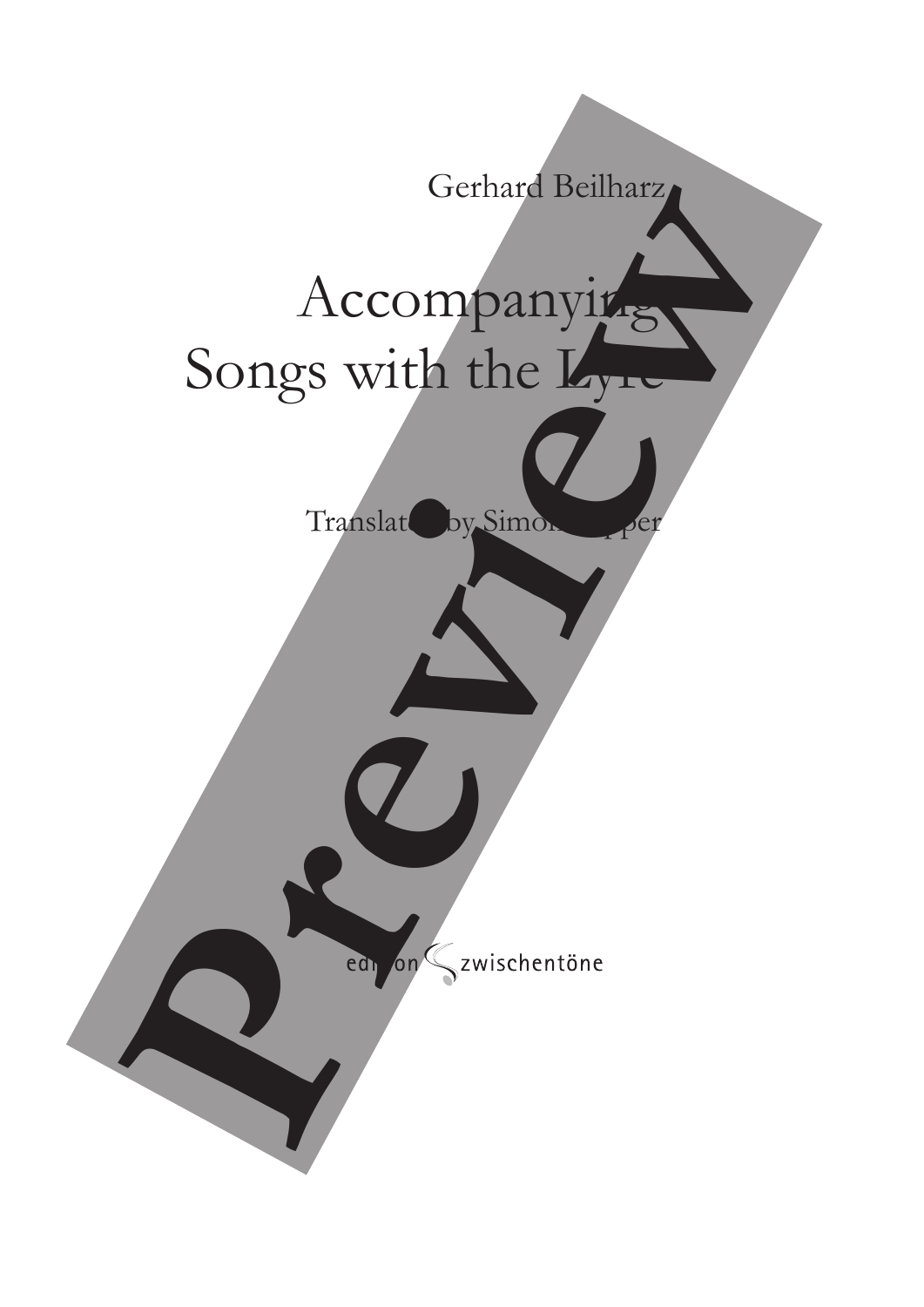Gerhard Beilharz studied at the ,Freie Musik Schule, Art – Pedagogy – Therapy' and was a music teacher for children for many years. He is now working at the ,Rudolf-Steiner-Seminar for Curative Education' in Bad Boll, Germany.

Publications (selection): Musik in Paedagogik und Therapie (ed. 2004); Uebwege mit pentatonischen Choroifloeten (together with Christiane Kumpf, 2005); Playing the Children's Lyre (the Value with Mechthild Laeier; English translation in preparation); Meeting the Lyre (2006). Music collections for lyre: beispiele 1 (1982), beispiele 2 (1986, reprint 2016) Compositions for lyre: Paths of Sound – Images of Listening (together with Chritian Giersch and Martin Tobiassen, 2006); Acht wirklich kurze Ereignisse (2014); From Germany with Love (2014) Publication (secher) and the independent of the control of the control of the control of the control of the control of the control of the control of the control of the control of the control of the control of the control o

 $© 2018$  editic www.edition-

Buch- und Musikverlag Gerhard Beilharz, Forststr. 15, D-73235 Weilheim/Teck **Umschlaggestaltung Rebecca** Zabel **Layout** Sofia Beilharz **Notensatz** Hans-Georg Jaffke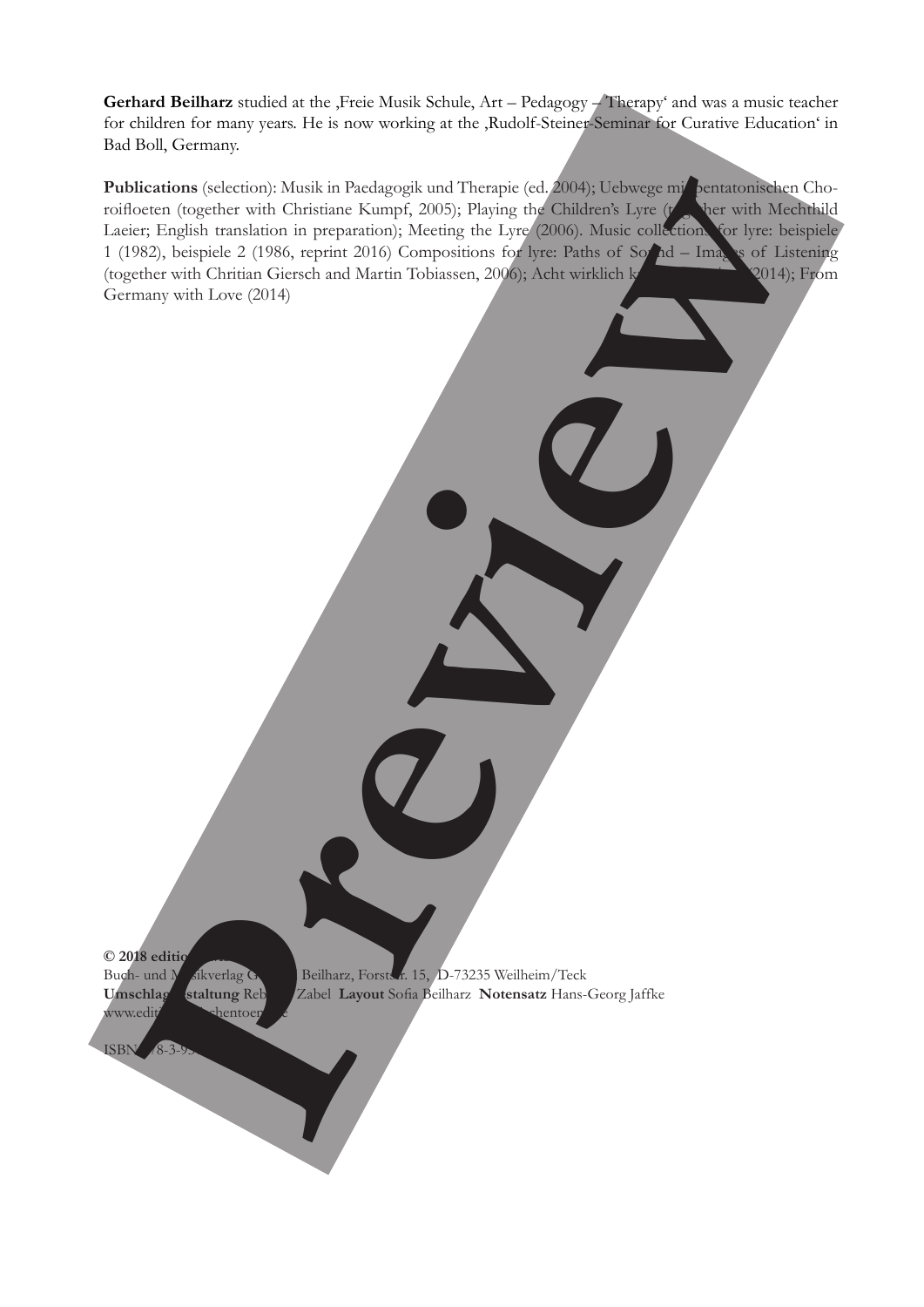## Content

Preface (4)

How to use this booklet (5)

### Fifths (6)

The twelve tones in the circle of fifths  $(6)$  –Once a day through the circle of  $f$  with fifths and octaves (7)

## Thirds (11)

Basic exercises (11) – Horn fifths (12) – Minor (14) – Modal scales  $(16)$  – Some technical exercises (18) – Triads (19) – Cadence (20) – Primary and secondary chords (24) – The suspended fourth (27) – The dominant seventh chord  $(28)$  – Modulation  $(29)$  – Minor keys again (30) – Chords in extended range (30)

Outlook (32)

### **Song examples**

Nun wollen wir singen das Abendlied (12, No. Was soll das bedeuten (13, No. 25)  $\overline{S}$  = 0,  $\overline{S}$  (1)  $\overline{S}$  1)  $\overline{S}$  (1) Grüß Gott, du schöner Maien (13. No. 26). Maria durch ein Dornwald ging (15, Nr. 34) Der Wind weht über das weite Land (15, No. 25) Nous the executive de sizeth (17. No. 26) Now the green blade riseth (17, No. 40) Im Nebel ruhet noch die Welt (17, No. 41) Kommt, ihr G'spielen (21, No. 56) and  $W_{\alpha}$  die Bettelleute tenzen Kommt, ihr Geschichten (2015) Down yonder green valley (26, No.  $\frac{1}{2}$  Nun will der  $\frac{1}{2}$  en (27, No. 75) Ade zur guten Nacht (2<sup>8, 1</sup>0. 77)  $A = \frac{1}{2}$  $\eta$ nne (29,  $\chi$ o. 80) Autumn comes (30, 182) Es geht ein dunkle Song of the Hebrides(8, No. 10) Speed, bonny boat (9, No. 11) Bajuschki baju (10, No. 15) Wenn die Bettelleute tanzen (23, 1965) Ich sehe How to use this booklet (5)<br>
Fifths (6)<br>
The redevictors in the circle of fiths (6) – Once a<br>
and others (7)<br>
and others (7)<br>
Third's (11)<br>
The character (24) – Hom fifths (12) – Many  $\phi$ <br>
Direction (33, No. 84) <br>
Dunkle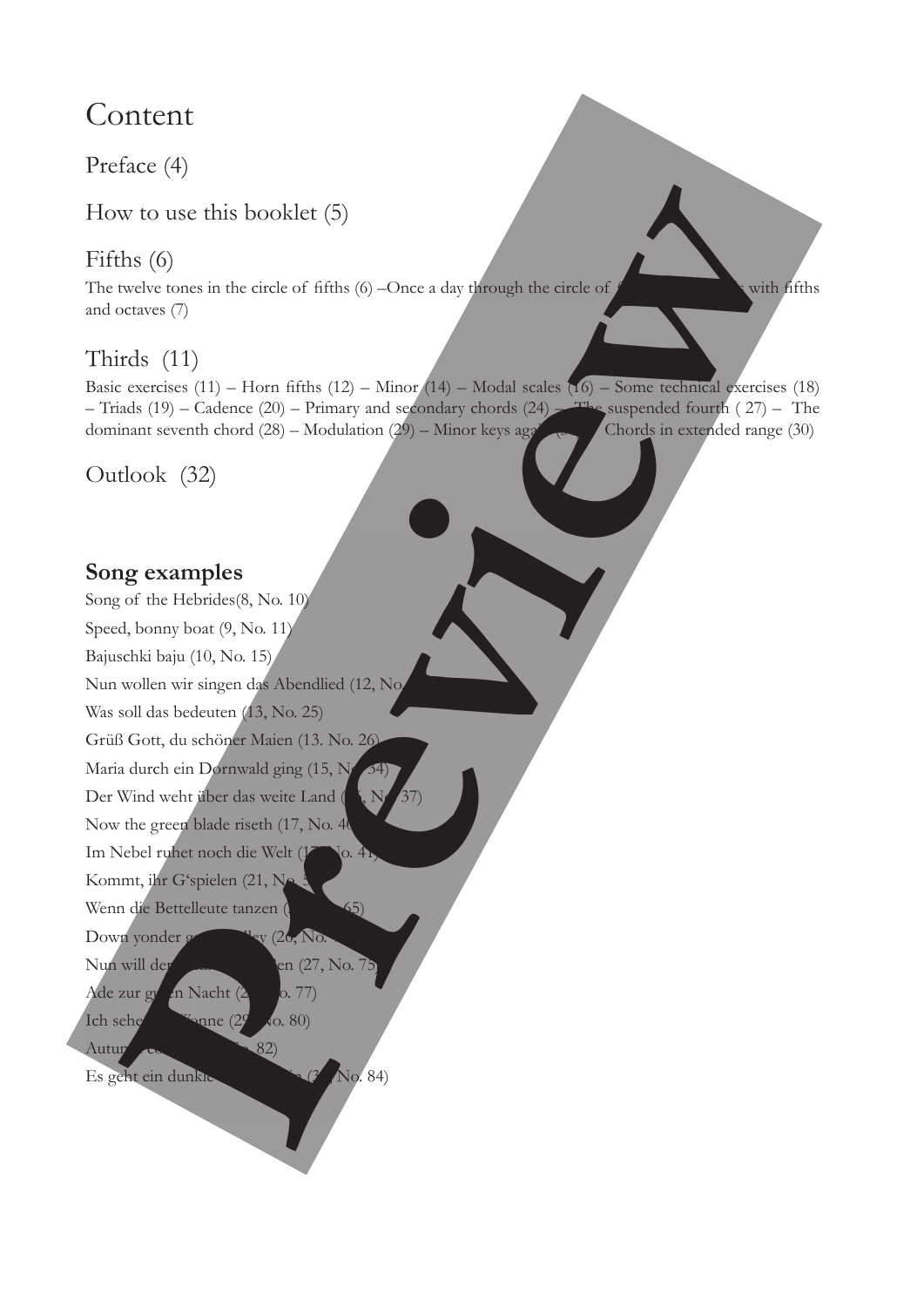# Preface

This booklet is intended for people who are familiar with the basics of lyre playing and would like to use the lyre as an accompanying instrument for singing, whether alone, or with others.

The mere accompaniment of a song's melody on the lyre can have a beneficial exect  $\bullet$  singing together because the sound of the instrument strongly activates listening and gives the singing voles a supporting cover. – This is the starting point for most of the song arrangements presented plays the voice part and gives the melody a supporting characteristic quality. Some examples are also suitable as a purely instrumental version. as an accompanying instrument for singing, whether alone, of which the companying internal cases are a single prediction of a second of the instrument strongly activities is the company of the sole are a better and preview

The structure of the booklet allows one to work through it systematically. However, ending on your current needs, as well as your own level of knowledge and experience, you can also enter at the relevant place. The sequence of exercises and song arrangements leads from the fifth to the third, and corresponds in this respect to the path taken in the author's book "Meeting the There are two reasons for this:

1. The understanding of the tones' relationships based on the fighth is fundament for everything else: keys, triads, cadences.

2. In playing with chords and triads there is a  $\alpha$  danger of narrowing the which sphere of listening – which is so important for all lyre playing – and of fixing and  $\mathbf{I}$  dening the movement. For this reason, we first practice with exercises and examples based on the fifth and the determined by the song melody, in order to keep our hearing more open and the accompanying figures

The song arrangements are given as examples with  $\Delta$  hope of encouraging your own attempts. For the exercises the necessary basic vocabulary is given. This takes place quite pragmatically and without the claim of fully developing harmonic theory. If you would like to deepen this, you should consult an appropriate text book.

As already mentioned, this booklet does not explicitly deal with the wide field of independent or contrapuntal song accompaniments. If you are looking for examples of this, please refer to Christian Giersch's excellent folksong arrangements which are very stimulating in Leir variety.<sup>2</sup> Also in the material edited by Betrijs Gradenwitz and Petra Rosenberg a lot of further suggestions on our topic can be found.<sup>3</sup>

Gerhard Beilharz

Meeting the Lyre. edition zwischentoene 2006. ISBN 978-3-937518-05-3. aload: www.edition-zwischentoene.de

- 2 Christian Giersch: *Legending aussischentoene* 2015. ISBN 978-3-937518-25-1
- 3 Betrijs Gradenwitz: *Is en melodieen uit verschillende landen*; Petra Rosenberg: *Ratjetoe. Een*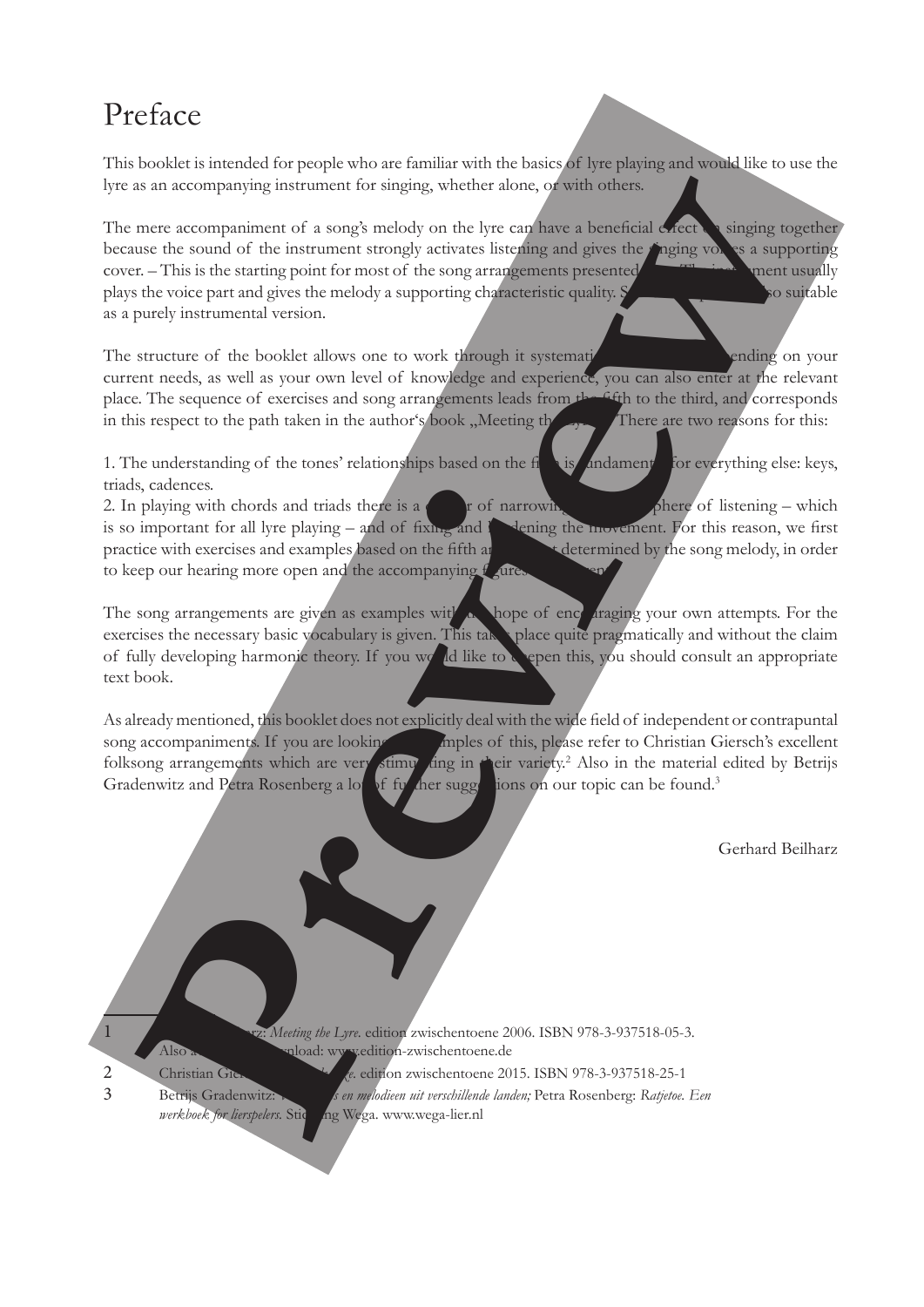# Preface to the English edition

After the German edition *Liedbegleitung mit der Leier* was published, I was asked by many lyre players from all over the world, who cannot read German, for an English edition. This now appears, in printed and in digital form. My special thanks go to Simon Pepper for his invaluable help with translation!

Gerhard B. Tharz, 2018

## How to use this booklet

- All exercises and song settings are playable on large soprano-lyre or large alto-lyre sometimes one octave lower).
- Find your own, suitable mix of exercises and songs.
- Do a lot of written exercises: Transcribe exercises or southings, always inwardly listening, or transpose them into other keys. er a transitional guidance by an experimental guidance by an experimental guidance by an experimental solid and the series of the series of the series of the series of the series of the series of the series of the series o
- When playing chords, do not allow your posture and sound to become fixed. Always be led by the movement.
- If you do not understand a context or want  $t$  broaden your derstanding, you can take a book about music theory for help or get advice from a musically  $\exp$  *fienced person.*
- To study an instrument without a teacher has its limits. This booklet cannot, of course, replace the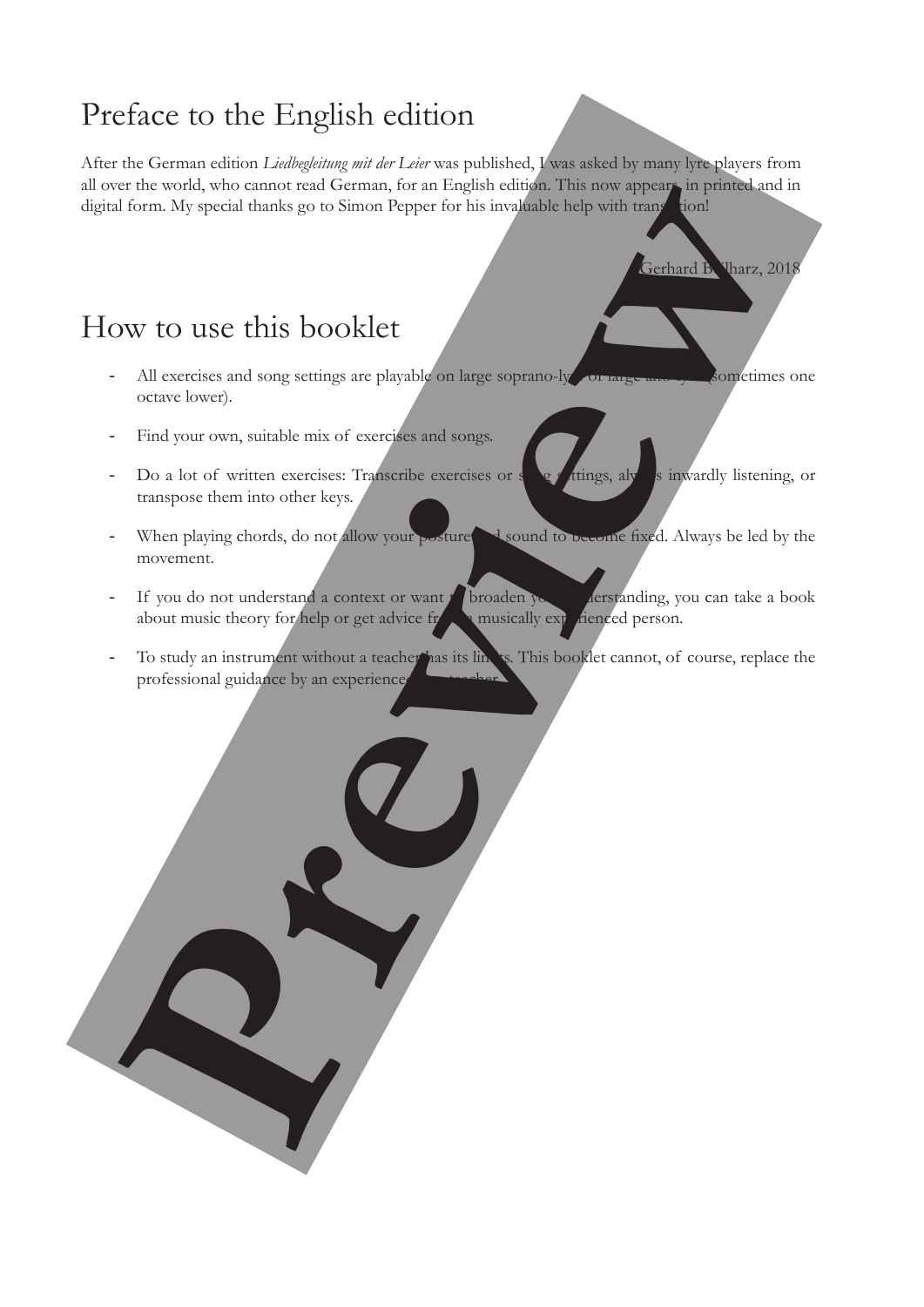# Fifths

The twelve tones in a circle of fifths

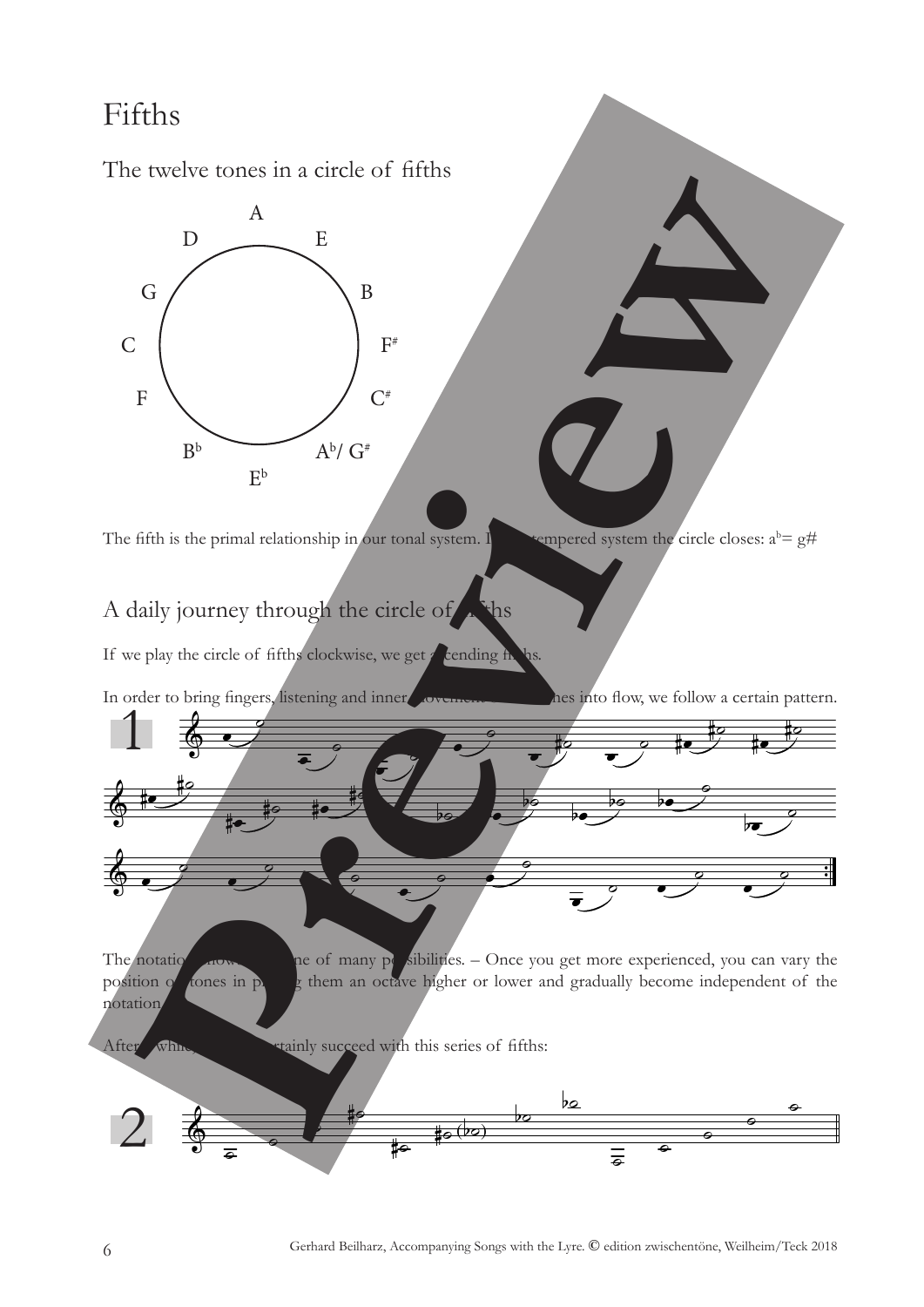#### Chords with fifths and octaves

Corresponding to their character, these chords are also called *open chords.* They have no third above the basic tone; neither major nor minor. They are particularly suited to the accompaniment of pentatonic melodies.



Chords with three "back strings" do not have to be played exclusively one left. Just as the left hand can play a "front string" e.g.  $e^{\epsilon}$  or a  $b^{\epsilon}$ , so the right hand  $g$  also reach three  $\frac{1}{2}$  hand play one of play a "front string" e.g. e' or a b', so the right hand can also reach through and play one of the three back string notes. There are different possibilities for the inge

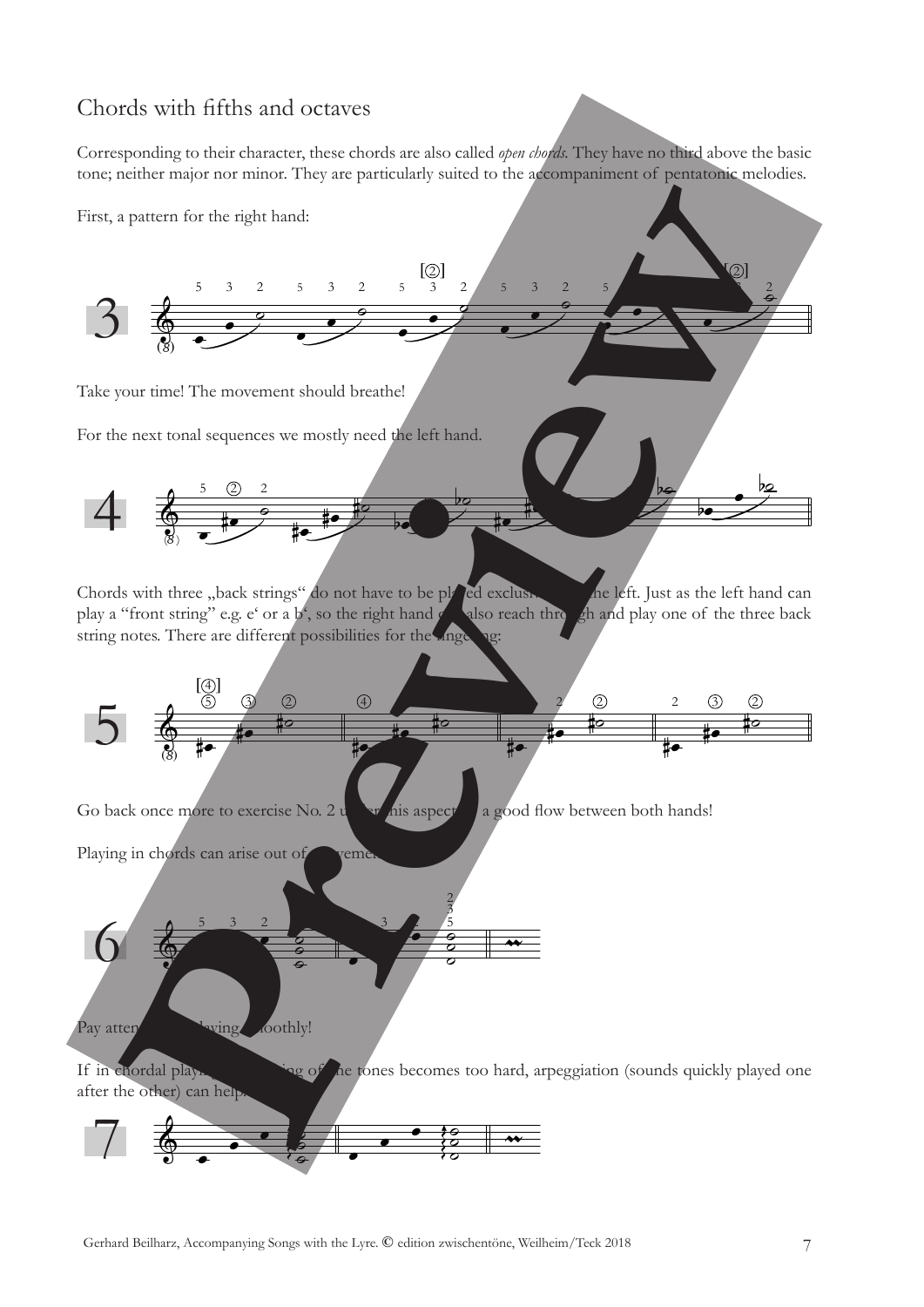Now we follow the sequence of fifths from F to B (depending on the limited range of your lyre, you may change the position of tones (octave lower or higher) at any point in the sequence):



- 1) Just play or sing (with  $\frac{d}{dt}$  text) the melody.
- 2) Play only the accompaniment.
- 3) Play the accompaniment and sing the melody.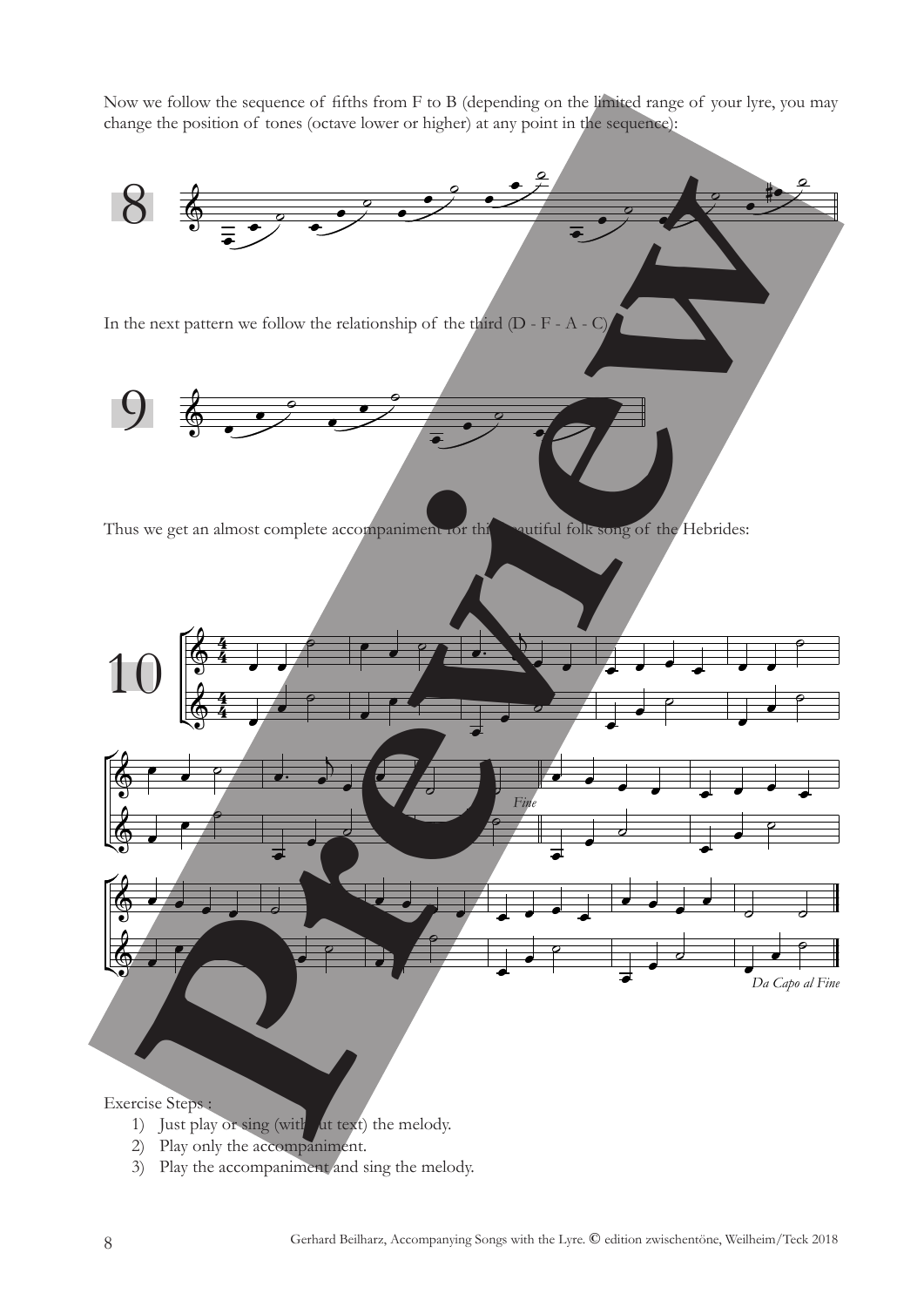Another example. Exercise Steps as in No. 10.



The very calmly moving accompaniment could be completed with the right hand. However, try to bring in the left hand, according to one of the following patterns:



With this preparation, even more completed accompaniments can be managed well:



As your experience in playing and listening grows, you will find your own patterns – or even completely different accompaniments!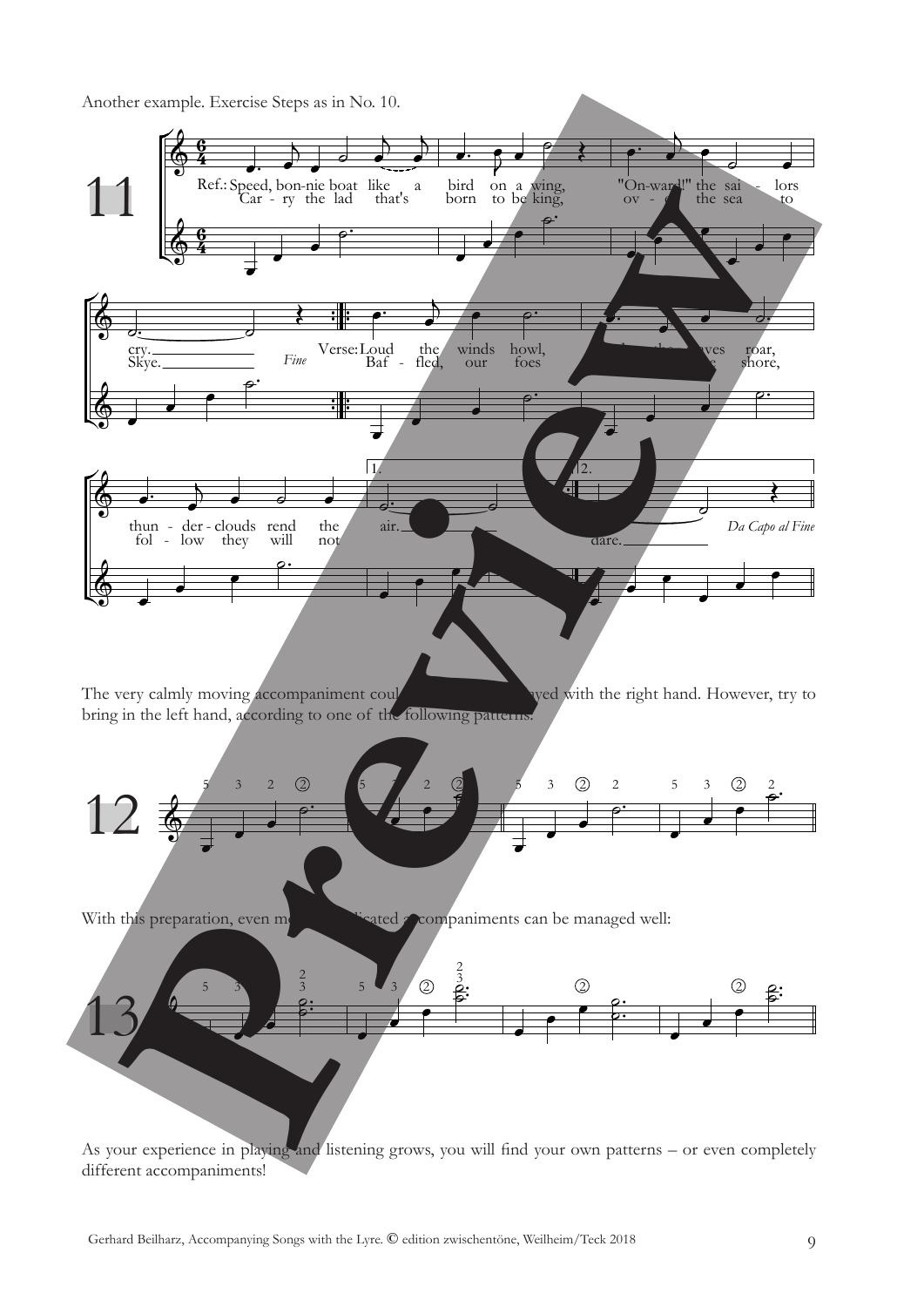One more remark about dampening strings: When playing *open* chords to pentatonic melodies, usually it is no problem to let every tone sound. In certain points, however, the resonance may be disturbing, e.g. at No. 11 when the accompanying voice has a change from c' to d' (*sailors cry*). Here and in similar situations, however, it suffices to dampen the deepest tone of the broken chord, which can easily be done with the left forefinger.

An intimate minor key melody can get a deeply touching, almost melancholic colour when the accompanying voice uses many thirds. With *open* chords, on the other hand, it becomes lighter and more open. As an example we take the well-known Russian song *Bajuschki Baju*.

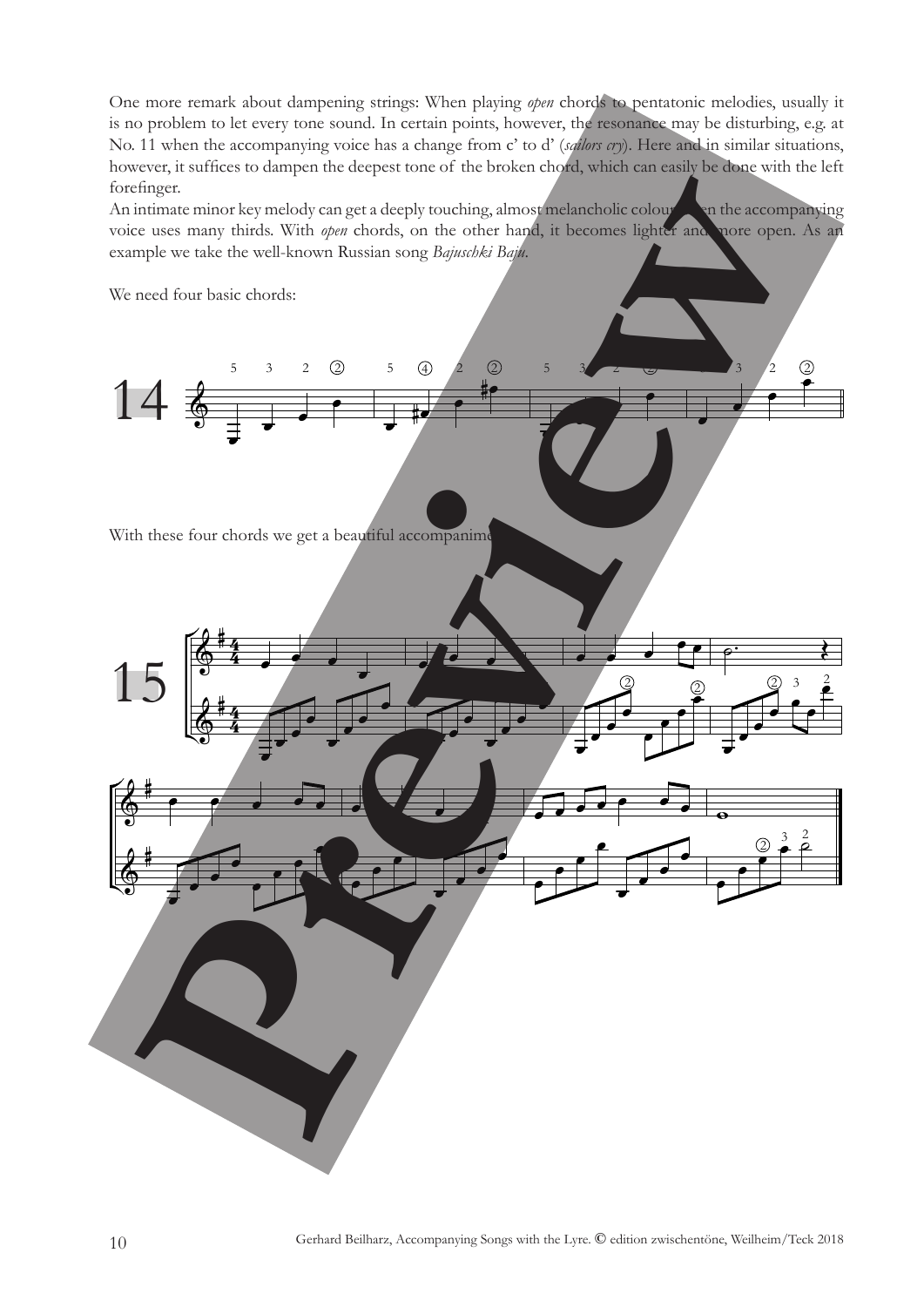# Thirds

Basic exercises



Always move first, then come to the chord.

With double movement, you can get an even softer sound.

$$
17\text{ }6\text{ }6\text{ }6\text{ }6\text{ }6\text{ }6\text{ }6\text{ }7\text{ }8\text{ }7\text{ }1
$$

 $\frac{1}{2}$   $\frac{1}{2}$ 

 $\frac{1}{2}$ 

‰

Steps:

- 1) Play only with your right hand. Fingering: 2 3
- 2) Play every e' and b' with the left hand.
- 3) Skip the moving tones. Play pure chords only,

Now we go to G major,  $f^{\#}$  always played with the  $f$  thand. Steps as  $f$  efore.



Why do we not add a third under the melody comes to the tonic  $g'$  (in G major)? Play and listen:



The  $e'$  at (a) does accepted as a special colour; at (c), it disturbs the sense of key.

We play again, but oming  $\alpha$  is three marked points.

It is even more beautiful if we place a d' (fifth) under the melody tone a' and a lower b' (sixth) below the basic tone g'. – For a start, practice in a very slow tempo!